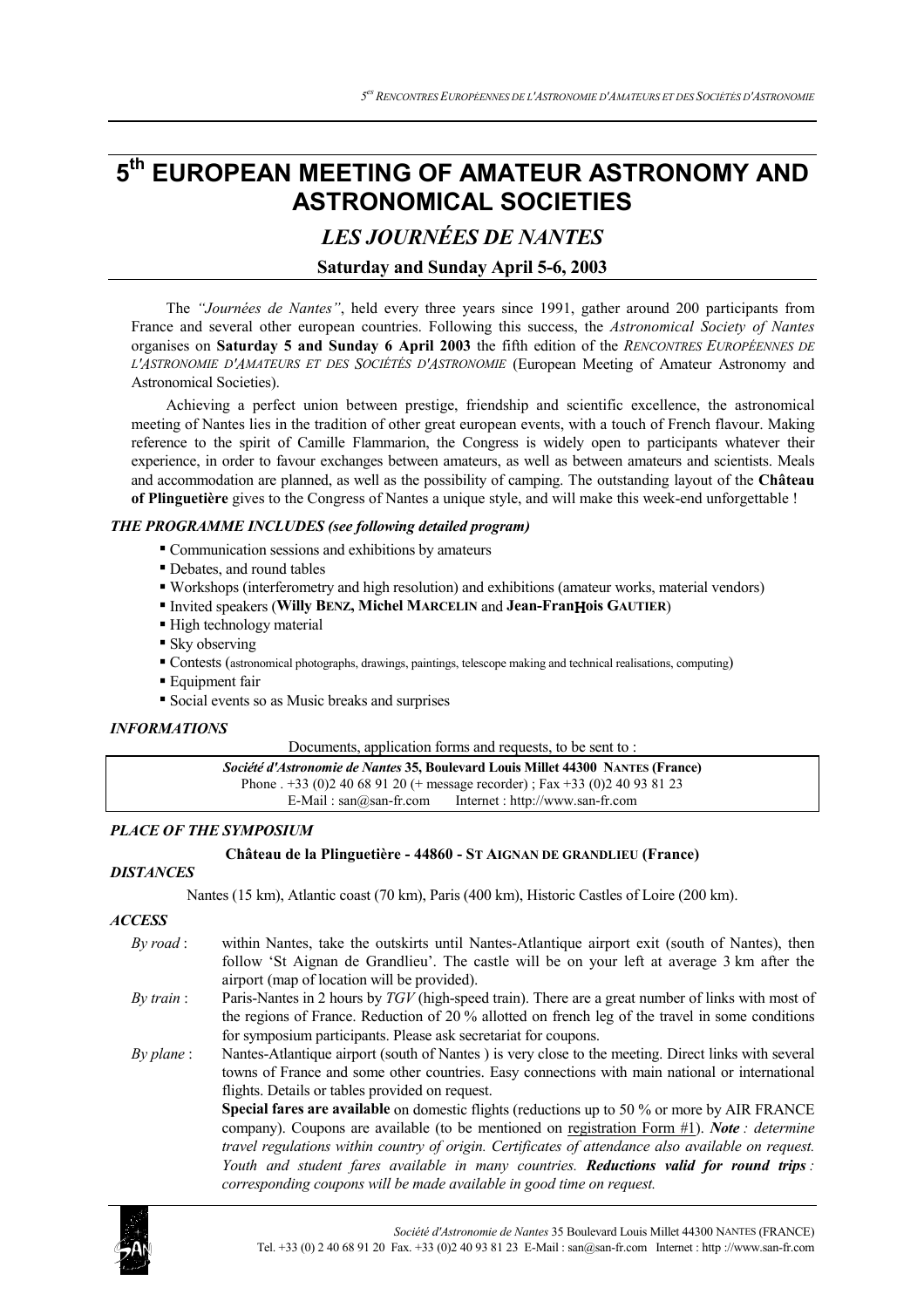# *SYMPOSIUM FEES (CONTRIBUTION TO COSTS)*

Total charges will be **60 €** per person, including registration fees, attendance, all documentation, lunches (including banquet of Sunday), dinner and breakfast, activities at the meeting, coffee breaks and social events.

#### *ACCOMMODATION*

Accommodation will cost an additional **10**  $\epsilon$ . There will be **rooms available** with 2 to 6 beds at the Château for the 80 first reservations. Requests will be satisfied of the at first-come-first-served basis. **Free camping facilities** in the Château's grounds (equipment not provided, but power supplies and shower will be available). Note that breakfast will be free for campers. In addition, there are a lot of hotels in Nantes and the vicinity (information provided on request). *Free breakfast at the Château on Sunday for all participants so wishing (to be indicated on Form #1)*.

# *REGISTRATION*

Fill in the registration **Form #1**. Any reservation must be accompanied by an initial deposit of **30 €**. Information for funds shipping can be obtained at your bank. Add **10 €** for accommodation if requested. In case of cancellation, deposit will be refunded (less charges). However, notification of withdrawal must take place before January 30<sup>th</sup> 2003. Inscriptions are accepted within the limit of available places. Registration has to be made before **March 15<sup>th</sup> 2003**. Subsequently, a waiting list will be opened for later registrations.

# *CALL FOR COMMUNICATIONS*

Participants who wish to make presentations are required to return **Form #2** (in addition to Form #1). **Authors will be allotted around 15 min** for presentation plus 5 min for discussion (duration can be extended if necessary). Abstracts should be submitted before **March 1st 2003**.

Entries not retained for oral presentation may be diffused to participants in written form at the Congress or changed into a poster. A collection of abstracts will be circulated to the participants on arrival. Contributions (presentations and papers) may use either **English or French**. Authors must send a typewritten copy (ready to be duplicated) of their contribution (even if not retained for oral presentation) before **March 15<sup>th</sup>**, which will be included in the final proceedings. Predominantly audio-visual presentations or those retained as posters should however be the subject of a short paper. *Think that illustrations will be reproduced in black and white*. If necessary, detailed graphs and tables may be circulated in order to reduce time of oral presentation. Bring along a sufficient number of copies.

#### *PROCEEDINGS*

Proceedings of the Congress will include all papers accepted for oral presentation and others, as well as poster abstracts. Special price of **7 €** will be offered to participants. Subscription bulletins will be circulated.

# *EXHIBITED MATERIAL*

Each participant can display instruments, equipment, technical projects, photographs, videos, computer software, observations results, various works, etc. (to be indicated on Form #1, **Form #3** to be completed), without being forced to take part in any of the competitions. Participants may exhibit both material to compete and others. On an other hand, participants exhibiting material only in order to compete must fill in Form #3 anyway. *It is essential that participants and societies who exhibit together on a same location should group their demand for exhibition space and technical assistance on a single Form #3.* **Note :** *exhibition space will be grated on a first-comefirst-served basis on reception of the registration forms*.

#### *EQUIPMENT FAIR*

A free equipment market will offer to **private individuals** the opportunity to find, exchange or sell astronomy-equipment, so as books, magazine collections, photographs, etc. No special space will be allowed to this activity, since each participant may offer part of his exhibited material to be sold or exchanged on his stand.

### *COMPETITION*

They will be organised around 4 themes :

- **Astronomical Photography** ;
- **Illustration** (painting, engraving, drawing, etc. on astronomical subject) ;
- **Self-made equipment** (telescope making, technical projects, electronic equipment, CCD, etc.). Equipment including commercial pieces will be appreciated on the degree of personal contribution to his realisation.
- **Computing** (astronomical calculation, programs, software, etc.).

In addition, other themes may be defined for projects which cannot be included in the previous categories, so as software, planetariums or educational realisations. Prices will be offered in each category. Each candidate is allowed to compete in more than one category. Only the candidates who declare their interest on **Form #1** can be allowed to compete.

Deadline for inscriptions to contests is **March 15<sup>th</sup>**. Participants wishing to compete will receive the competition Rules notice.

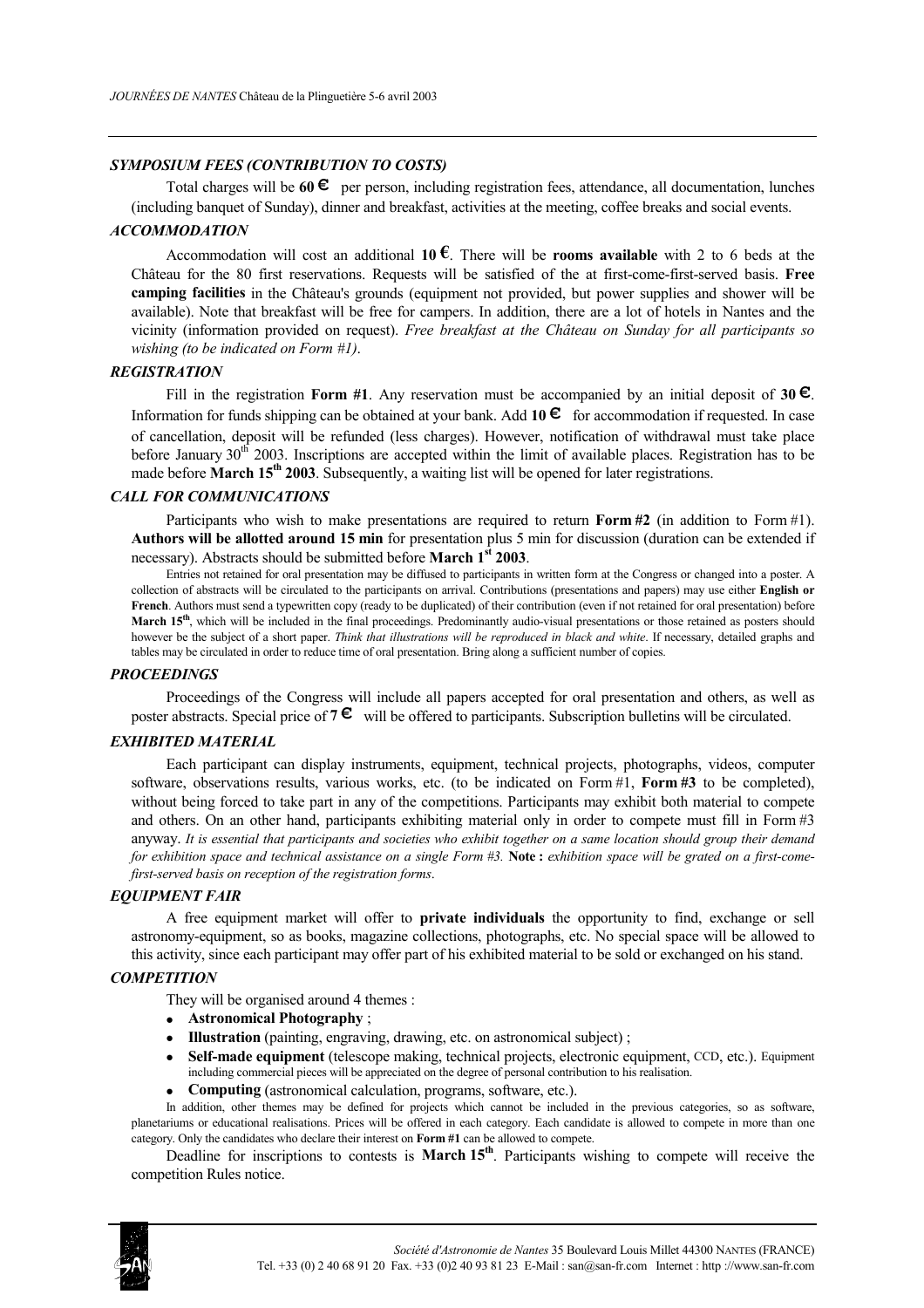# **PROVISIONAL PROGRAMME**

(Definitive programme will be established after closing date for registration of presentations)

# **Saturday April 5<sup>th</sup>**

# **Morning From 09:00** Coffee, check-in, placement of equipment and stands (club activities, amateur works, posters, photographs, instruments, competition entries, etc.) Solar observation, equipment fair. **11:00** Welcome speech **11:15 Opening ceremony 11:45** Press conference and visit of stands of participants, partners and societies. **12:15** Aperitif in honour **12:45** LUNCH **Afternoon 14:30 Introductory lecture** by **Jean-François GAUTIER**, Philosopher, author of *L'Univers existe-t-il ?* **15:00 First Communications Session**. Concurrent Session : **Workshops 16:30** Coffee and tea-Break, questions, visit of stands, poster session **17:00 Second Communications Session.** Concurrent Session : **Worhshops 18:00 Lecture** by **Michel MARCELIN**, Scientist at CNRS, Astrophysical Laboratory of the Observatory of Marseille (France) : '*Étude de la cinématique des galaxies : le projet GHASP (*Gassendi H Alpha survey of SPirals*) de l'OHP*' **19:30** DINNER **21:00 Lecture** by **Willy BENZ**, Astrophysicist, Professor at the Berne University (Switzerland) : '*Du nouveau sur la formation des planètes* ?' **22:30** Music-Break

**From 23:30 Sky observing** on the lawn in front of the Château with high-technology material

# **Sunday April 6th**

# **Morning**

**From 07:00** BREAKFAST at the Château

**9:30** Visit of stands, poster session, workshops

# **10:30 Third Communications Session**

- debates with Willy Benz, Michel Marcelin and Jean-François Gautier
- workshop with Michel Marcelin
- round-table
- **13:00 Dinner '**DE GALA'

### **Afternoon**

- **16:00** First synthesis of the Symposium
- 16:30 Prize giving for the competitions
- **17:30** Closure of the Congress
- 18:00 Good Bye drink and kisses.

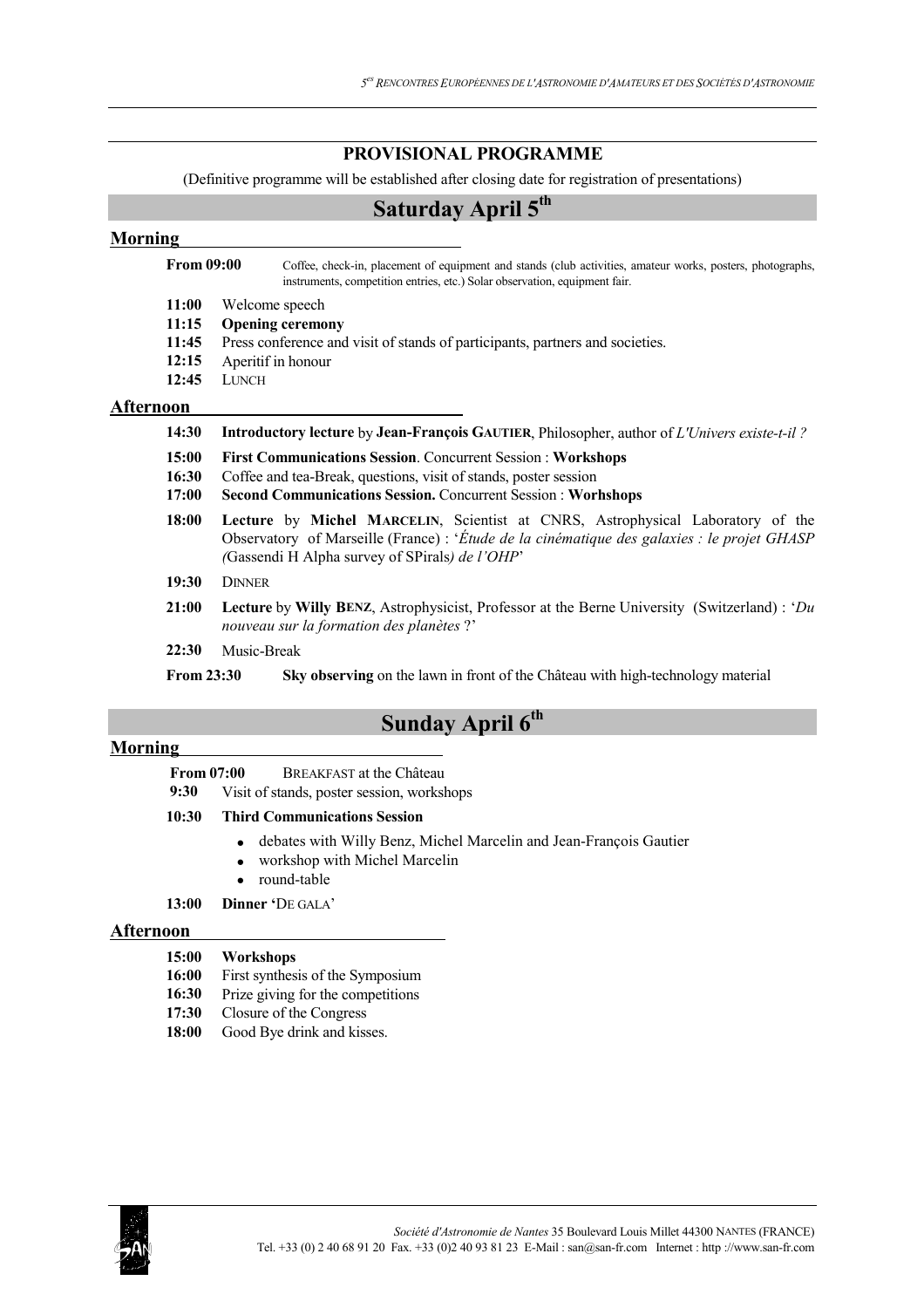# **APPLICATION FORM #1 : INDIVIDUAL REGISTRATION**

To be returned before **March 15th 2003**. *Important : one form to be completed per participant*.

| <b>ADRESS</b>            |  |                                                                |                                                                                                                                                                                                                                |  |  |  |  |
|--------------------------|--|----------------------------------------------------------------|--------------------------------------------------------------------------------------------------------------------------------------------------------------------------------------------------------------------------------|--|--|--|--|
|                          |  |                                                                | ZIP (POSTAL) CODE ____________CITY ___________COUNTRY __________ Phone_______ FAX ____                                                                                                                                         |  |  |  |  |
|                          |  |                                                                |                                                                                                                                                                                                                                |  |  |  |  |
|                          |  |                                                                |                                                                                                                                                                                                                                |  |  |  |  |
|                          |  |                                                                | Society's address contains a contact the state of the state of the state of the state of the state of the state of the state of the state of the state of the state of the state of the state of the state of the state of the |  |  |  |  |
|                          |  |                                                                |                                                                                                                                                                                                                                |  |  |  |  |
| <b>ACCOMMODATION</b>     |  |                                                                |                                                                                                                                                                                                                                |  |  |  |  |
|                          |  |                                                                |                                                                                                                                                                                                                                |  |  |  |  |
| <b>COMMUNICATION</b>     |  |                                                                |                                                                                                                                                                                                                                |  |  |  |  |
|                          |  |                                                                |                                                                                                                                                                                                                                |  |  |  |  |
| <b>TRAVEL REDUCTIONS</b> |  |                                                                |                                                                                                                                                                                                                                |  |  |  |  |
|                          |  |                                                                | Wish to receive certificate of attendance with stamp of the symposium                                                                                                                                                          |  |  |  |  |
|                          |  |                                                                | Wish to receive certificate of attendance with stamp of the symposium                                                                                                                                                          |  |  |  |  |
|                          |  | Note : any other document or certificate available on request. |                                                                                                                                                                                                                                |  |  |  |  |
| <b>CONTESTS</b>          |  |                                                                |                                                                                                                                                                                                                                |  |  |  |  |
|                          |  | In the later case, please precise what kind of realisations)   |                                                                                                                                                                                                                                |  |  |  |  |
|                          |  | Competition Rules will be sent to candidates                   |                                                                                                                                                                                                                                |  |  |  |  |
|                          |  |                                                                | (To be exhibited on same allotted space than other items exhibited on stand ; see below)                                                                                                                                       |  |  |  |  |
| <b>EXHIBITION</b>        |  |                                                                |                                                                                                                                                                                                                                |  |  |  |  |
|                          |  |                                                                |                                                                                                                                                                                                                                |  |  |  |  |
| $D_{\text{reco}}$        |  |                                                                | Note : all members doing so must group their requests on a single Form $#3$<br>CONFIRM DEPOSIT OF $\qquad \qquad \in$ FOR RESERVATION                                                                                          |  |  |  |  |

Precise kind of payment accompanying :

Date : <br>Signature :

<sup>1</sup> Cross out invalid item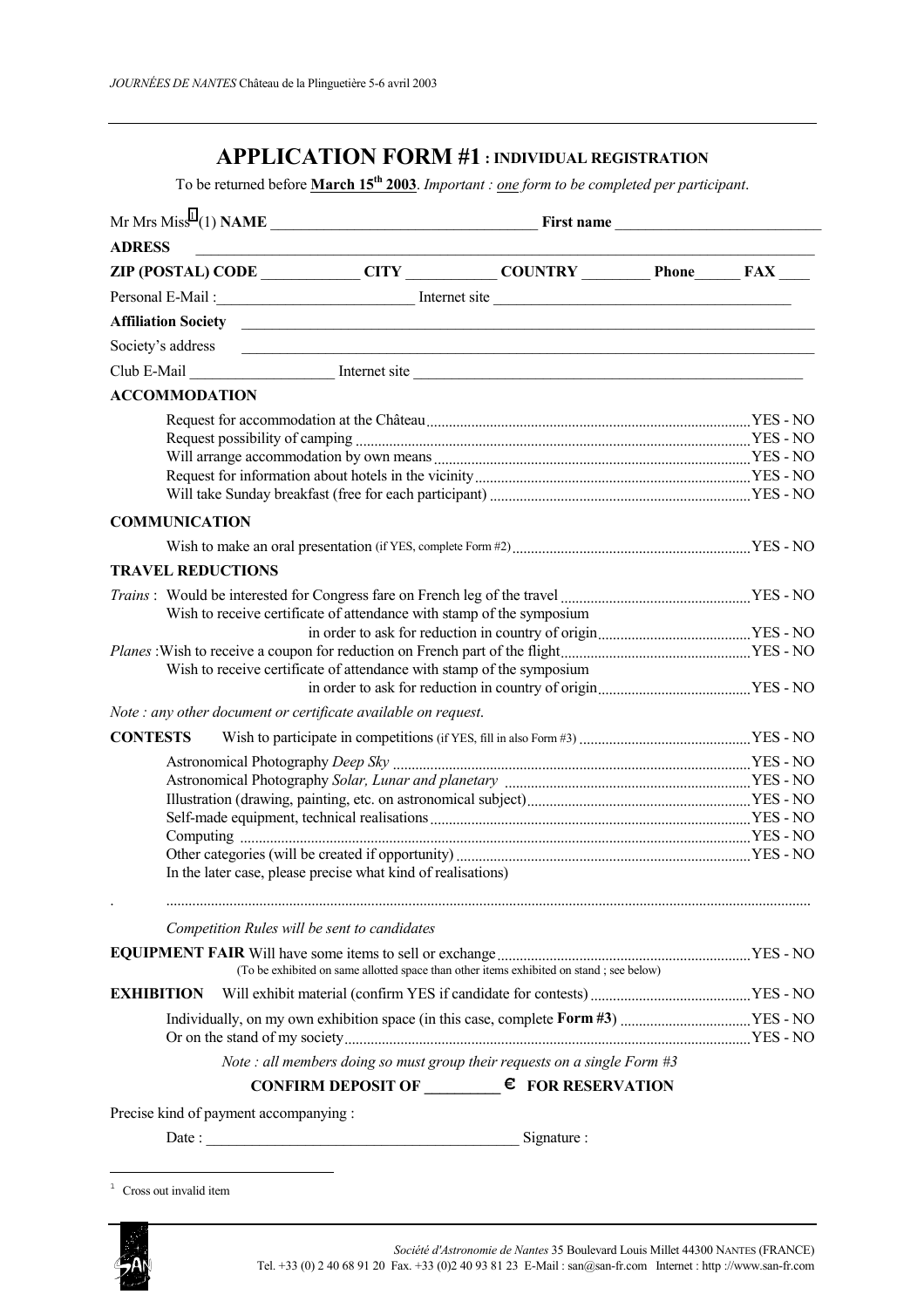# **APPLICATION FORM #2 : REGISTRATION FOR COMMUNICATION**

(To be returned before **March 1st 2003**)

**NAME : FIRST NAME** :

**TITLE OF THE COMMUNICATION** : (preferably typewritten so as the abstract) :

Duration wished : \_\_\_\_\_ min (recommended duration : 15 min plus 5 min for questions)

**ABSTRACT** If needed, take another sheet. Text must be typewritten and not exceed av. 10 lines.

*Typewritten copy of your communication (ready for duplication) must be sent before March 15<sup>th</sup>* 

# **TECHNICAL ASSISTANCE AND MATERIAL NEEDED**

(Tick corresponding squares)

| board                                | ທ  | overhead-projector for transparencies | าค    |
|--------------------------------------|----|---------------------------------------|-------|
| paper-board                          | U® | video-player                          | l / G |
| slide-projector                      | u⊜ | tape-player                           | ທ     |
| specify approximate number of slides |    |                                       |       |

Other needs (to be specified precisely, especially if special material<sup>2</sup>)

# **IF COMMUNICATION COULD NOT BE RETAINED FOR ORAL PRESENTATION :**

 Agreement for distribution in written form to participants, after acceptation by the steering committee (participants are invited to bring along enough copies)......................................................YES - NO

.............................................................................................................................................................................

 Acceptation to turn communication to a poster .................................................................................YES - NO (in this case, participants wishing their communication to be circulated to participants in written form at the Congress, are invited to bring along enough copies).

All contributions, whatever they are or not retained for oral presentation, may be included in the Proceedings which will be printed after the Congress. Please, produce a good quality paper which can be easily reproduced with its illustrations by means of black and white copy.

<sup>2.</sup> Request satisfied if possible ; answer will reach you in good time.